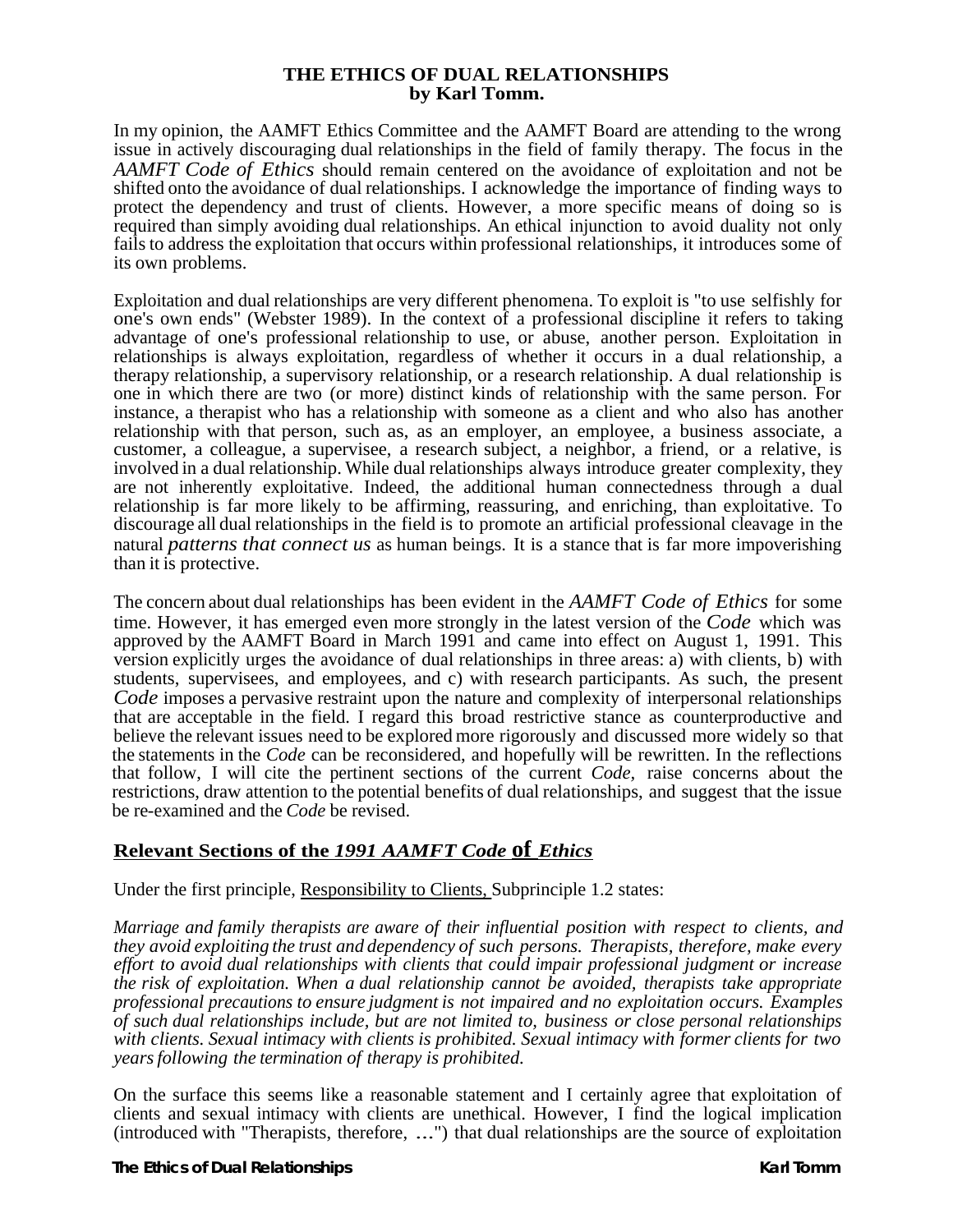extremely misleading. Even if one denies such a causal interpretation, one is still left with "guilt by association." The overall statement begins by encouraging an avoidance of exploitation; suggests this could be achieved by avoiding dual relationships; and concludes by prohibiting sexual intimacy with clients. By inserting the issue of dual relationships in the text between the general issue of exploitation and the specific issue of sexual exploitation, any relationship with a client outside the therapeutic relationship is given a very strong negative connotation. Indeed, there is no acknowledgment whatsoever of any potential benefits of dual relationships. The Committee has turned a *blind eye* to the personal affirmation, improved reality testing, and mutual enrichment that often emerges through such relationships.

In my view, it is not duality that constitutes the ethical problem; it is a therapist's personal propensity and readiness to exploit clients (and occasionally a client's readiness to exploit therapists) that is central. Having a second relationship with the client only provides another avenue for exploitation to take place, if a therapist (or client) already happens to be so inclined. Duality *per* se does not create, nor encourage, exploitation. Yet, it appears that the AAMFT Ethics Committee would have us believe it does. In promulgating this view, the Committee is obfuscating the core ethical issue. It is shifting the focus from exploitation to duality and is promoting a treacherous illusion that exploitation can be prevented by simply avoiding dual relationships. Therapists could become complacent about their power and influence if they believed that they could not exploit clients by virtue of not having dual relationships with them. A therapist who is inclined to exploit clients does not need a dual relationship to do so. Various forms of exploitation and abuse, including sexual abuse, can take place within the therapeutic relationship and in the therapy room itself. Fortunately, the statement in the *Code* prohibiting sexual exploitation is clear and to the point and is not confused with duality.

But why would the Ethics Committee shift the focus from exploitation to duality? Do the members of the Committee believe that dual relationships are, in fact, inherently problematic and therefore wrong? If so, this needs to be fully explained. Is it because there is a concern that the dependency and trust in the professional relationship win be transferred to and exploited in the dual relationship? This is a legitimate concern, but why give priority to exploitation in a dual relationship over exploitation in the professional relationship? Exploitation needs to be challenged wherever it occurs. Or is it simply because so many of the complaints that come to the attention of the Committee entail dual relationships? The possibility that many complaints about therapists first arise through dual relationships does not mean that the dual relationship is the primary source of the problem. It usually is easier for clients to recognize exploitation in a non-therapeutic relationship than in a therapeutic relationship. This obtains because a therapeutic relationship tends to be unique in the client's experience, while the dual relationship can be compared with other similar (business or personal) relationships that the client has or has had. The availability of these comparisons is one reason why dual relationships actually may be protective. They serve as a potential means for identifying subtle forms of exploitation so that appropriate restraints can be initiated. I suspect that if there is exploitation in a dual relationship, there is also exploitation in the therapeutic relationship. The dual relationship route for client recognition of exploitation may have contributed to the Ethics Committee's erroneous conclusion that a major source of exploitation is duality itself. Another possible reason for the Committee's focus on duality may be administrative expediency. It is relatively easy for an ethics panel to determine whether or not a dual relationship has existed while it is sometimes quite difficult to determine whether or not exploitation has taken place. However, such expediency alone would not justify an ethical principle to avoid such relationships.

Under the fourth principle, Responsibility to Students, Employees, and Supervisees Subprinciple 4.1 states:

*Marriage and family therapists are aware of their influential position with respect to students, employees, and supervisees, and they avoid exploiting the trust and dependency of such persons. Therapists, therefore, make every effort to avoid dual relationships that could impair professional judgment or increase the risk of exploitation. When a dual relationship cannot be avoided, therapists take appropriate professional precautions to ensure judgment is not impaired and no exploitation*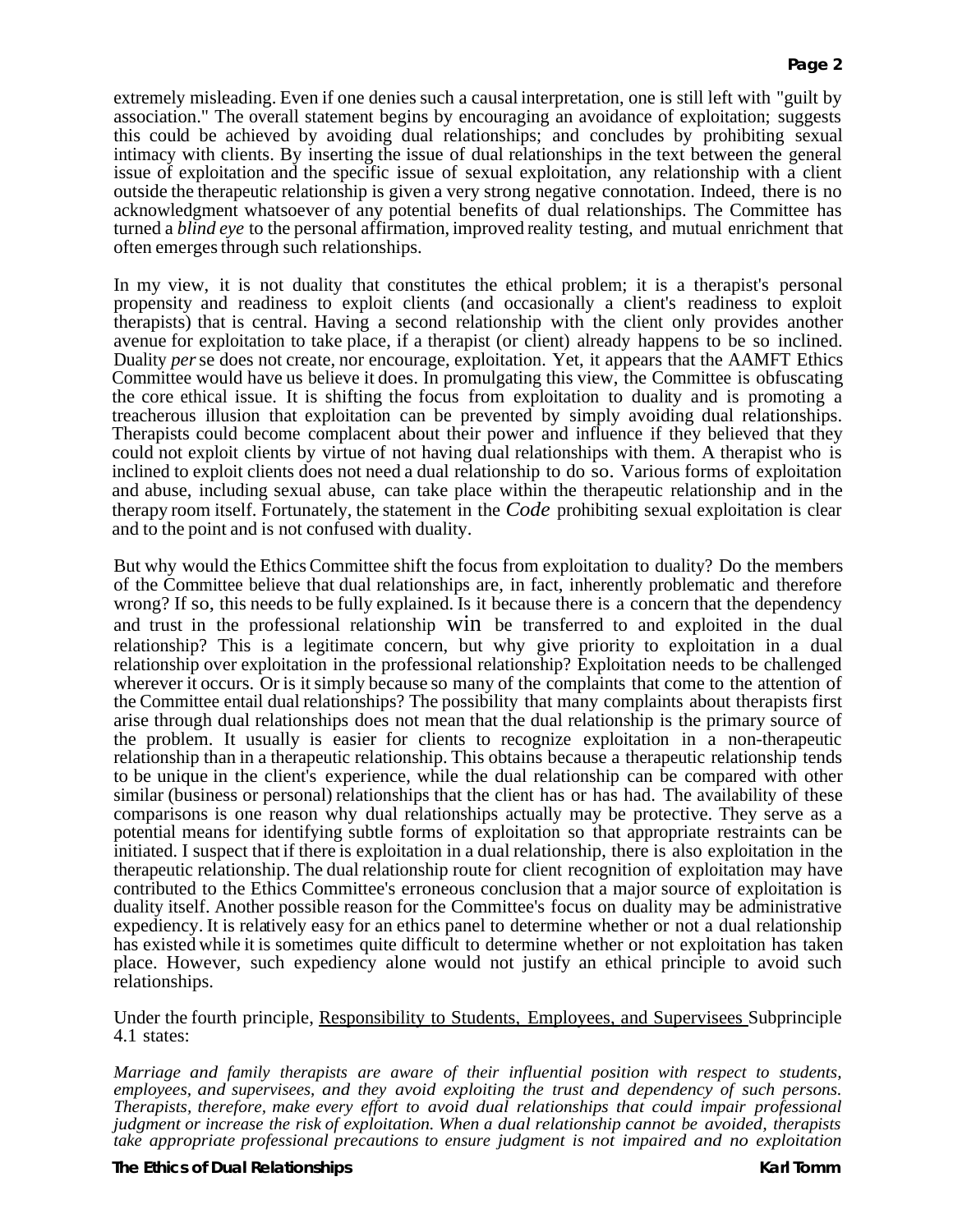*occurs. Examples of such dual relationships include, but are not limited to, business or close personal relationships with students, employees.. or supervisees. Provision of therapy to students, employees, or supervisees is prohibited. Sexual intimacy with students or supervisees is prohibited.*

Besides perpetrating further obfuscation of duality as a source of exploitation, this statement again shifts the focus away from the more important issue, namely the increased interpersonal *power* available to the person in the dual positions of, for instance, supervisor and therapist. There is a significant power differential in all of the relationships referred to: between therapist and client, between teacher and student, between supervisor and supervisee, and between employer and employee. The core ethical concern should be whether the power differential (in any one or combination of these relationships) is used to empower the personal and professional development of the other, or is used to exploit him or her. Obviously, the more power one holds, the more devastating the possibilities for destructiveness. However, the converse is also true. The more power one holds, the greater the possibilities for constructive initiatives as well. It is not the power itself that corrupts, it is the disposition to corruption (or lack of personal responsibility) that is amplified by the power. If a training supervisor cum therapist is genuinely disposed to be helpful (an orientation which is presupposed for these social roles), the increased power will empower his or her helpfulness. Thus, the ethical focus in this principle should be on whether the increase in interpersonal power is exercised responsibly and on how one can build in more accountability when dual relationships do happen to emerge.

If the Ethics Committee was less preoccupied with duality and, instead, was more concerned about the imbalance of power in professional relations (which is intensified when a supervisor also becomes a therapist), it would have proposed a different means of taking "precautions." For instance, it would have proposed a means of increasing the power of the supervisee/ client as a counterbalance. This could be done by proposing that the therapist/ supervisor empower the client/ supervisee to select the third party to review or monitor any disturbing 5

complexities in the relationship. The commentary on the new *Code* which appeared in the April 1991 issue of *Family Therapy News (p.* 20) proposed virtually the opposite. It advised that the therapist obtain supervision of a dual relationship with a client (cf. Subprinciple 1.2) and the supervisor obtain supervision of supervision of a dual relationship with a supervisee (cf. Subprinciple 4.1). To give the therapist or supervisor the authority to select the additional resource (whom the client or supervisee may never know about) is to give even more covert power to the therapist or supervisor. It would be far more ethical for the Committee to give responsibility to the therapist or supervisor to openly discuss with clients and supervisees the increased potential for both enrichment and exploitation through dual relationships and to invite clients and supervisees to bring in third parties of *their* choice at any time to clarify any concerns that might arise. The therapist or supervisor could be given the additional responsibility to assist in making such arrangements but would be expected to respect the client's and supervisee's priority in choosing which additional resources would be brought in.

I believe that any student, supervisee, or employee as well as any teacher, supervisor, or employer should retain a personal entitlement to turn down any invitation from the other for therapeutic involvement if they prefer to avoid the complexities entailed. But for AAMFT to categorically prohibit the provision of therapy to students, employees, or supervisees is unnecessarily restrictive in patterns of interprofessional relationships. Furthermore, such a prohibition implies that there is no continuity or overlap between supervision and therapy. It fosters the idea that the conduct of therapy can be separated from the person of the therapist. This reflects a reductionistic perspective. In keeping with the systemic view, I prefer a more holistic perspective which allows for the synergistic and integrative possibilities that arise when supervision is supported with therapy and vice versa. I have had several experiences of providing brief therapy for trainees where each process has enabled and enriched the other.

Under the fifth principle, Responsibility to Research Participants Subprinciple 5.3 states: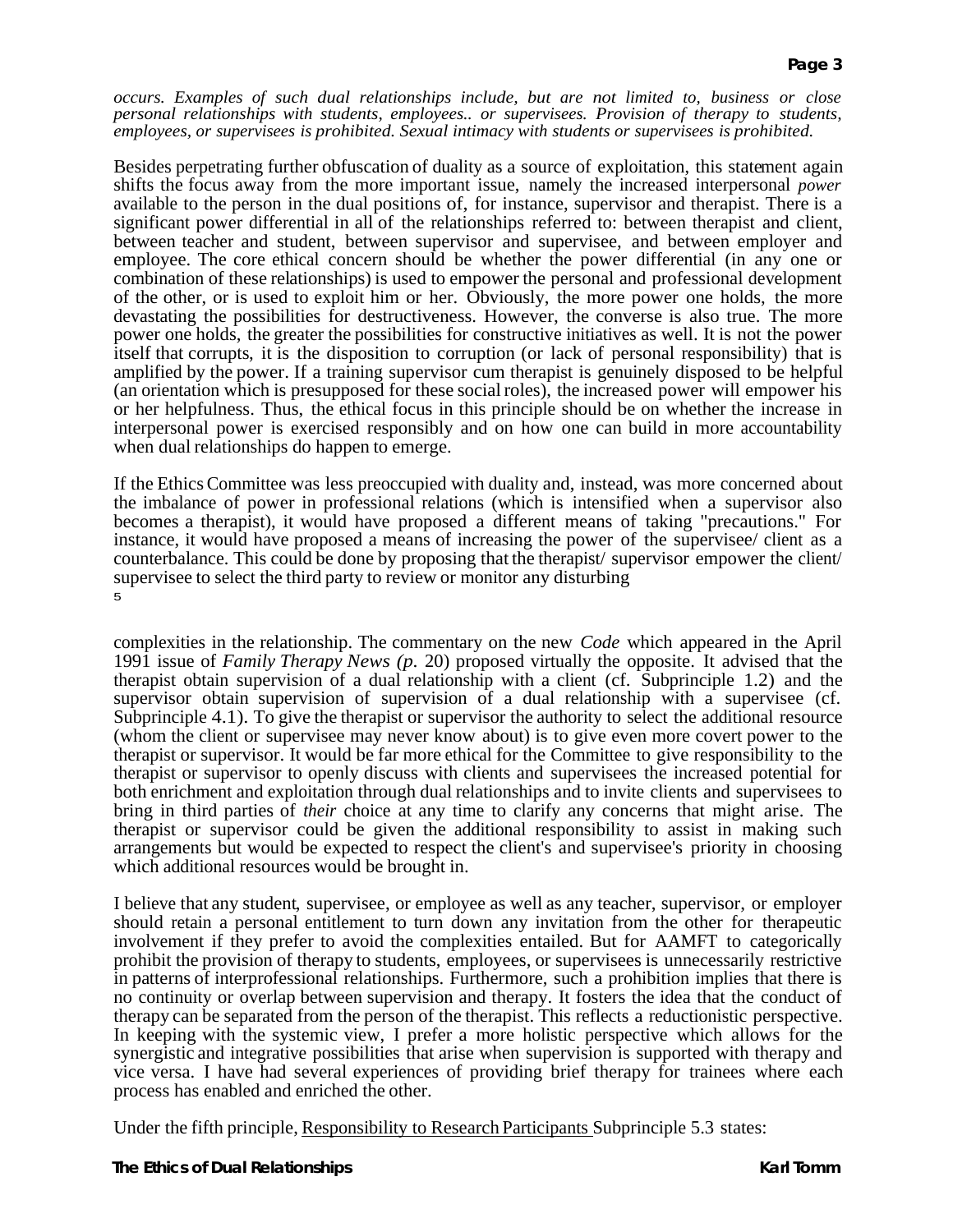*Investigators respect participants freedom to decline participation in or to withdraw from a research study at any time. This obligation requires special thought and consideration when investigators or other members of the research team are in positions of authority or influence over participants. Marriage and family therapists, therefore, make every effort to avoid dual relationships with research participants that could impair professional judgment or increase the risk of exploitation.*

Once again, dual relationships are brought forth as problematic and their constructive possibilities are ignored. There are some advantages to the presence of dual relationships in research. For instance, an investigator is far less likely to carry out questionable studies or to conduct potentially harmful experiments when he or she has another meaningful relationship with some of the research participants. This effect arises because there is a more direct and personal basis from which to become mindful about and to care about the possible negative effects of the study. Furthermore, the investigator may be able to interpret a participant's responses more coherently if collateral knowledge about the research participant is available through the other relationship. Dual relationships also provide a valuable conduit for feedback about unexpected effects of the study. Research participants often can offer a richer and more comprehensive description of their experience in the study (and its subsequent effects upon them) through the dual relationship because such reporting is not structured by the research. To discourage such feedback, during and/or after a study by discouraging dual relationships, is to diminish the possibility that investigators would become aware of some totally unanticipated effects of their investigations. In other words, by discouraging dual relationships in research, not only are participants less protected, the potential richness of the new knowledge generated, also is liable to suffer.

In pointing out these potential positive influences of dual relationships in research, I am not saying that investigators should be actively encouraged to have dual relationships with their research participants. Appropriate decisions would depend on the specific nature of the study and on the particular individuals involved. Seriously problematic biases could be introduced in some studies by both researchers and participants through dual relationships. However, this is an issue for research design and methodology and the ethics of any particular study should be left to the local research ethics committee to adjudicate. With respect to the *AAMFT Code of Ethics,* the relevant focus should remain squarely on the avoidance of coercion and exploitation, and not be displaced onto duality.

# **The need to reconsider dual relationships,**

As currently written, the *AAMFT Code of Ethics* does not acknowledge any possibility that a dual relationship can be constructive. Dual relationships are seen only as potentially exploitative and, hence, should be avoided. Indeed, the repeated use of the phrase, "could impair professional judgment," gives me the impression that the Ethics Committee has come close to regarding duality as something analogous to a *toxic substance*, so that having a dual relationship is rather like being intoxicated by alcohol or being impaired with drugs. An alternative perspective could 7

be that the members of the Committee are so *intoxicated* with the idea that dual relationships are hazardous that they can no longer see anything positive in them.

In my experience, involvement in dual relationships actually can and often does contribute towards *improved,* rather than *impaired,* professional judgment. The improved judgment can be manifest in the specific case and/or it can be incorporated in one's overall patterns of decision making. Interestingly, this mode of professional development usually takes place after one has graduated and established a practice. This makes the value of dual relationships even more significant. Any process of improving one's professional judgment after one's *official* training is complete, is extremely important in any profession.

just how do dual relationships contribute to improved professional judgment? Duality provides an important pathway for corrective feedback; a means to improve understanding and consensuality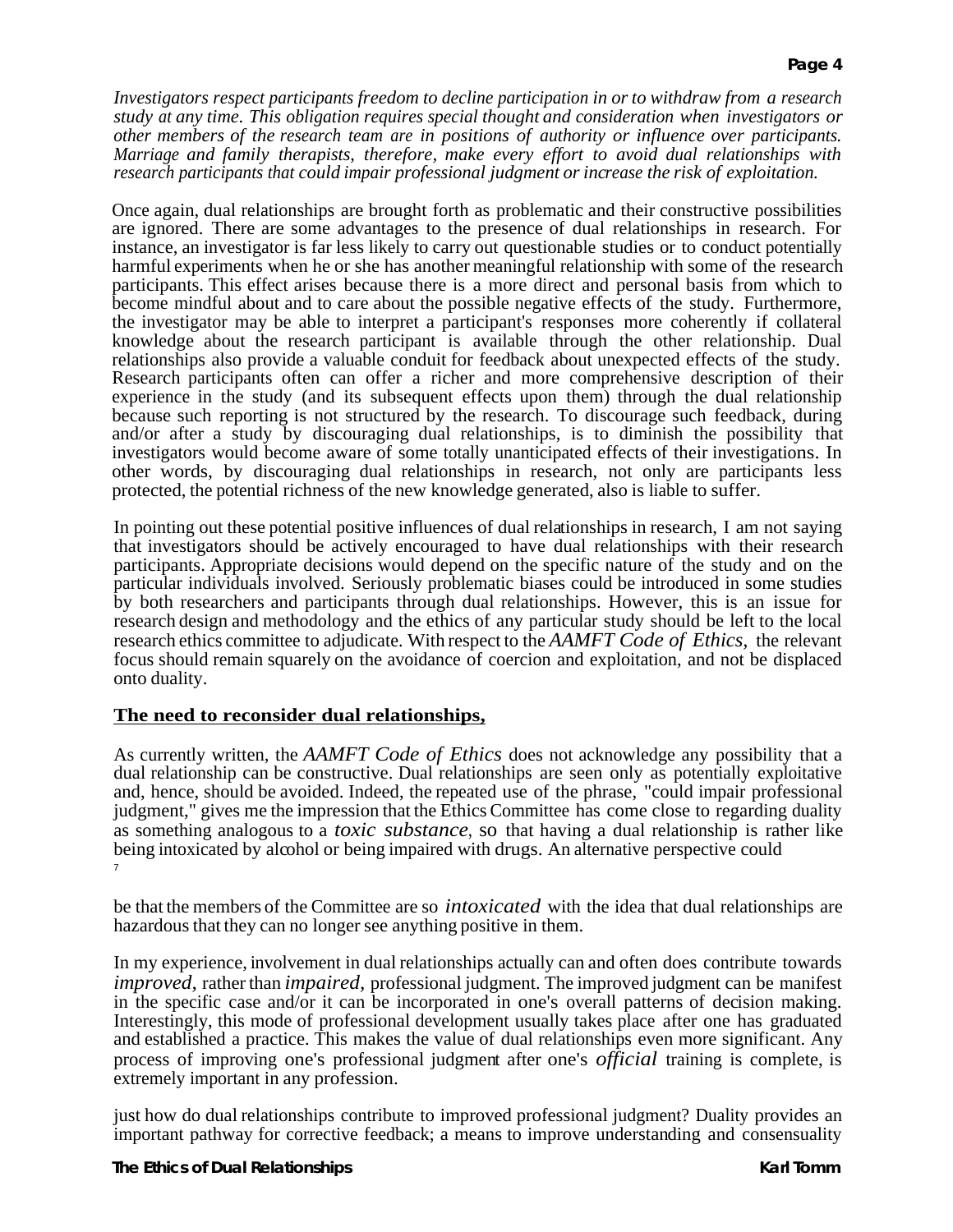which enables greater wellness in human social systems in general. Dual relationships serve to *open space* for increased connectedness, more sharing, greater honesty, more personal integrity, more responsibility, more social integration, more complete healing, and more egalitarian human interaction. Furthermore, dual relationships tend to *reduce space* for exclusion practices, for covert manipulation, for deception, and for special privilege. When persons relate to each other in multiple contexts there is greater opportunity to recognize each other as ordinary human beings. There is less probability of either party persisting in distorted perceptions of the other, such as attributions of exaggerated insight and wisdom in therapists (by their clients), or attributions of pervasive personal limitations and deficits in clients (by their therapists). It is through a dual relationship that one's "reality testing" about another person has a whole new domain in which to operate. Through the integration of collateral experiences in the two relationships one benefits from the "depth perception of double description" (Bateson, 1972) and can form impressions that are better grounded. In other words, duality generally creates improved conditions for greater sanity and health all around.

Should these constructive possibilities be curtailed in our field simply because there is also the possibility of exploitation in dual relationships? I think not. Has the Ethics Committee "thrown out the duality baby along with the exploitation bath water"? I think so. Given the current *Code,* the positive aspects of dual relationships cannot even be explored without the risk of ethical censure.

But the present AAMFT position against duality is more serious than a simple injunction against relationship complexities that have the potential to be constructive. Not only is the "baby" being thrown out, a pathologizing social process is being introduced to take its place. It is a process that gives priority to professionalism over personal connectedness. This priority is pathologizing because it fosters human alienation and promotes an increase in interpersonal hierarchy. In the name of professionalism, we, as marriage and family therapists, are being encouraged to avoid becoming involved in the personal lives of our clients, students, trainees, employees, or research participants. In effect, we are being told to maintain our "professional distance." The active maintenance of this interpersonal distance draws attention to and emphasizes the power differential between the persons involved. This distancing promotes a process of objectification and disposes us towards more of a vertical hierarchy in human relations. When social systems are structured in this way, it is the professionals whose status is raised. Consequently, the status of those being "served" is lowered in a reciprocal manner. This is one of the more sinister aspects of professionalism. Thus, while the policy of avoiding dual relationships ostensibly is in the service of protecting the vulnerability of clients, trainees, employees, and research participants, it actually privileges professionals instead. I question the ethics of such a policy.

The alienating effect of professionalism is intensified when we begin to respond to others as *occupants* of a position or role rather than as unique persons. In other words, when the person of the other is rendered irrelevant or unethical to relate to, we tend to relate to the role or position he or she occupies instead. The professional relationship becomes a process of interacting roles rather than interacting persons. Being treated as a mere *occupant* of a position (e.g. as "the patient" or as "the student") rather than as a unique individual is a profoundly dehumanizing experience. A professional disposition or attitude of avoiding the possibility of dual relationships inadvertently supports such alienating practices. This kind of professionalism enstructures a significant break in "the patterns that connect" us with one another as human beings. It separates and alienates us instead. Ironically, the professional who turns down invitations to be involved in a dual relationship can now cite the *AAMFT Code of Ethics* self-righteously as the basis for his or her action. Anyone who has used such grounds to turn down a friend's request for therapy can attest to the uncomfortable alienating effects of such a response.

## **Experience in dual relationships**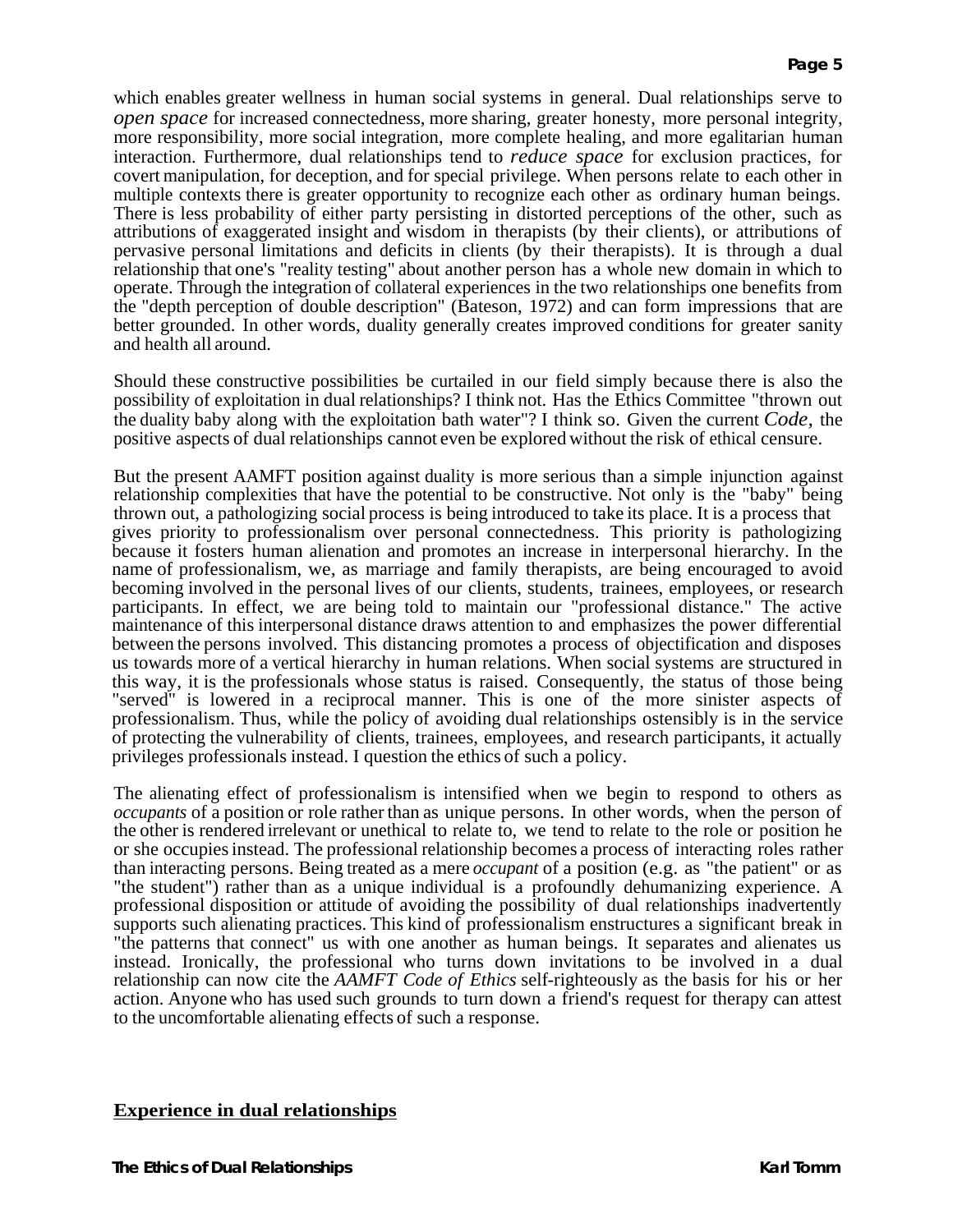I, personally, have experienced dual relationships both as a client/trainee and as a professional. In the most significant experience that I have had as a client (i.e. 2 years of personal analysis during psychiatric residency training), I had concurrent advisory and preceptor relationships with my therapist. Each relationship seemed to augment the other. For instance, the advisary relationship enabled the initiation of therapy.

My learning as a student of my therapist's theoretical work in clinical skills was enhanced and energized by my therapeutic relationship with him. While in the therapeutic relationship I felt more valued as a whole person because of the other relationships I had with him. Without these additional relationships I suspect that I would have struggled much more with feelings of being a "defective" human being simply by virtue of being in the "demeaning" client role. The dual relationships helped me preserve a better sense of personal worth. The long term effects were also positive. An egalitarian colleagueship and friendship subsequently emerged between us and has continued over the years to be a significant source of ongoing validation for me, both personally and professionally.

As a professional, I have had predominantly positive experiences in dual relationships as well. I have found that participation in such relationships constitutes a strong covert invitation for me to strive towards greater personal integrity, in both the personal and professional aspects. The dual involvement seems to activate a non-conscious process in me towards becoming more honest and authentic with the other. It is much more difficult to "hide behind the cloak of professionalism" when I allow a dual relationship to emerge. My mindfulness grows as I automatically become more aware of the potential significance of a wider scope of my behaviors in the experiences of the other. For instance, when I see a friend as a client, I become mindful of the potential consequences of my behavior as a therapist for the friendship. I also become more mindful of the relevance of my behavior as a friend for the therapeutic relationship. I find myself naturally seeking more congruence in these relationships and am stretched in the direction of more consistency, coherence, integrity, and authenticity. As a result, I seem to be evolving towards becoming both a more friendly therapist and a more therapeutic friend. This has been a welcome development, and, in my opinion, has enhanced the clarity and humaneness of my professional judgment.

The majority of the feedback that I have received from clients, students, and supervisees about the dual relationships that I have had with them has been positive. Indeed, one trainee whom I saw briefly with his wife in therapy felt that it would have been unethical for me to turn down his request for therapy, given the importance of the training relationship I had with him at the time. In my view, the therapy enabled his training and the training enabled the therapy. This is not to say that my involvement in dual relationships always has been a simple, or an easy process. In a rather complicated situation of long-term therapy, one client felt she had lost me as a clinical resource when personal friendships emerged between our respective families. I supported her decision to find another therapist, but could understand her experience of loss in choosing to no longer see me as a therapist.

Thus, complications do occur but they are not necessarily exploitative. Whenever I invest the time and energy to sort out such complications, I usually find that they enrich my personal and professional development to a significant degree. Thus, I concur with Ryder and Hepworth (1990) that we should not simply avoid the complexities involved in dual relationships, but regard them as a means to facilitate our continued learning about and understanding of human relationships.

# **Concluding Comments**

It is my opinion that the AAMFT is doing our field and our communities a major disservice by imposing such pervasive restraints on dual relationships through the *Code of Ethics.* Far more research and exploration into the nature, complexities, and consequences of a wide range of dual relationships is needed before such a broad restriction on duality is allowed to become entrenched in our professional attitudes. Not only is the issue of exploitation being confused, human enrichment possibilities are being restrained, professional hierarchy is being privileged, and social alienation is being enhanced. In view of these effects, I propose that the existing statements on